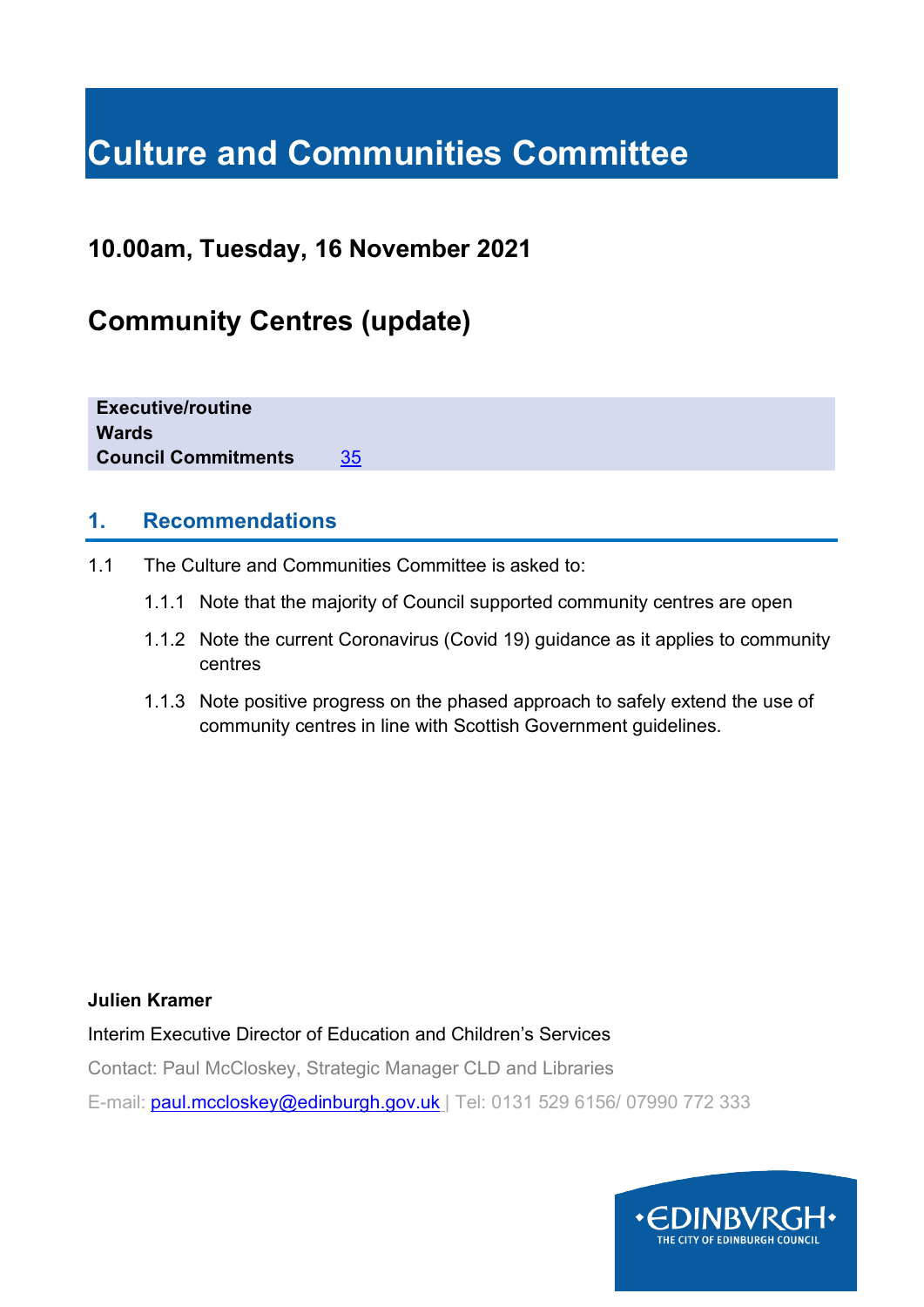**Report**

# **Community Centres (update)**

#### **2. Executive Summary**

- 2.1 This report outlines the present adaptation and renewal arrangements in community centres.
- 2.2 It highlights the positive successes of reopening and the extensive efforts of officers and management committees to achieve this.

#### **3. Background**

- 3.1 The Council has 35 community centres, offering a wide range of community learning, information and leisure opportunities, which are highly valued by citizens and community groups across the city.
- 3.2 On [6 August 2020](https://democracy.edinburgh.gov.uk/ieListDocuments.aspx?CId=135&MId=5517&Ver=4) the Council Policy and Sustainability Committee approved a process to enable Management Committees of CEC Community Centres to access centres for essential services. These were the hosting of essential voluntary or urgent public support services, such as food banks, homeless services, blood donation sessions, regulated childcare, access to retrieve equipment for outdoor youth work. Policy and Sustainability Committee of [10 November 2020](https://democracy.edinburgh.gov.uk/ieListDocuments.aspx?CId=135&MId=5672&Ver=4) approved the addition of youth work (as defined by YouthLink Scotland) and community services that support vulnerable people. Approval to reopen centres for these purposes was on the basis that no Council resources were required.
- 3.3 Following a report to full Council on [24 June 2021](https://democracy.edinburgh.gov.uk/ieListDocuments.aspx?CId=150&MId=5600&Ver=4) on Youth Work in Community Centres and other locations, Officers were asked to accelerate the pace of community centre reopening. A Task Group was set up by the Interim Director of Communities and Families, to support this acceleration and to identify any additional resources required to underpin the necessary building and layout assessments, ventilation, space planning (to support social distancing), Health and Fire safety risk assessments and additional Coronavirus (Covid 19) related cleaning.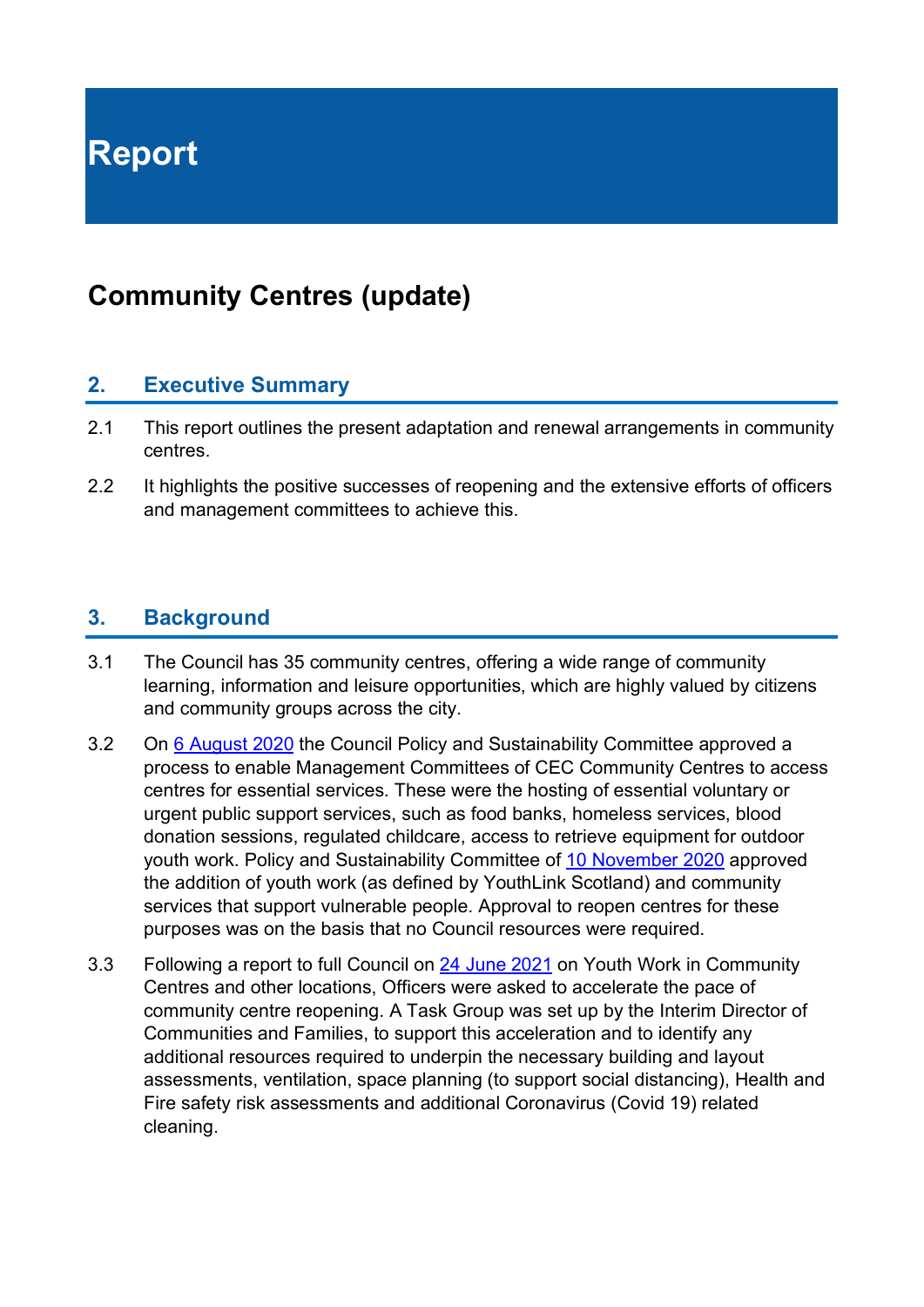3.4 The national position regarding Coronavirus (Covid-19) continues to evolve. Therefore, any programme arrangements put in place need to have the flexibility to adapt to changing circumstances and Public Health Guidance.

#### **4. Main report**

4.1 The Community Centre Task Group comprises Lifelong Learning Service locality and strategic officers, colleagues from Resilience, Health and safety, Fire safety, Business Support, Facilities Management, Interior & Environmental Design, Technical Operations, Environmental Services and Communications. The Task group identified additional resources to enhance the capacity of service teams to undertake extensive site visits across the city, the detailed planning, space planning and Health and fire safety risk assessments and method statements, the ongoing dialogue and communications with Management Committees.

Lifelong Learning Services Managers have worked with Management Committees to address health and fire safety issues highlighted in Centre site visits. They have supported them to ensure appropriate paperwork is in place to allow groups to resume and have provided the information and support they need to address the specific health and safety aspects Management Committees are responsible for.

- 4.2 The rigorous, forensic approach to building and facilities assessment revealed some issues at centres around ventilation (which is critical for air change to minimise virus transmission) and the suitability of some fixtures and fittings. These have not prevented partial use of these buildings. The Task Group secured additional resources such as CO2 Monitors, to support safe day to day public, staff and volunteer use of the centres.
- 4.3 In August 2021 the previous Coronavirus (Covid 19) guidance for the Community Learning and Development sector was archived on the Scottish Government website. The new guidance, [Coronavirus \(Covid 19\): universities colleges and](https://www.gov.scot/publications/coronavirus-covid-19-universities-colleges-and-community-learning-and-development-providers/)  [community learning and development providers](https://www.gov.scot/publications/coronavirus-covid-19-universities-colleges-and-community-learning-and-development-providers/) reflects the national framework guidance at beyond level 0. The Council adopted the recommended careful, cautious and sensible approach, including maintaining one metre distancing in centres. Officers worked with Management Committees to review and update risk assessments at centres to reflect the changes.
- 4.4 It is worth noting that the Scottish Government guidance [Coronavirus \(Covid 19\):](https://www.gov.scot/publications/coronavirus-covid-19-general-guidance-for-safer-workplaces/)  [safer businesses and workplaces](https://www.gov.scot/publications/coronavirus-covid-19-general-guidance-for-safer-workplaces/) also applies to creating a safe working environment in community centres.
- 4.5 The pace of community centre reopening has picked up significant momentum since the Task Group was established and the majority of the Council supported community centres are now open.

These include Leith, Jack Kane, South Bridge, Royston Wardieburn, Ratho, Clovenstone, Pentland, Goodtrees, Cameron House, Carrickvale, Magdalene, Sandys, South Queensferry, West Pilton, Craigentinny, Gilmerton, Kirkliston,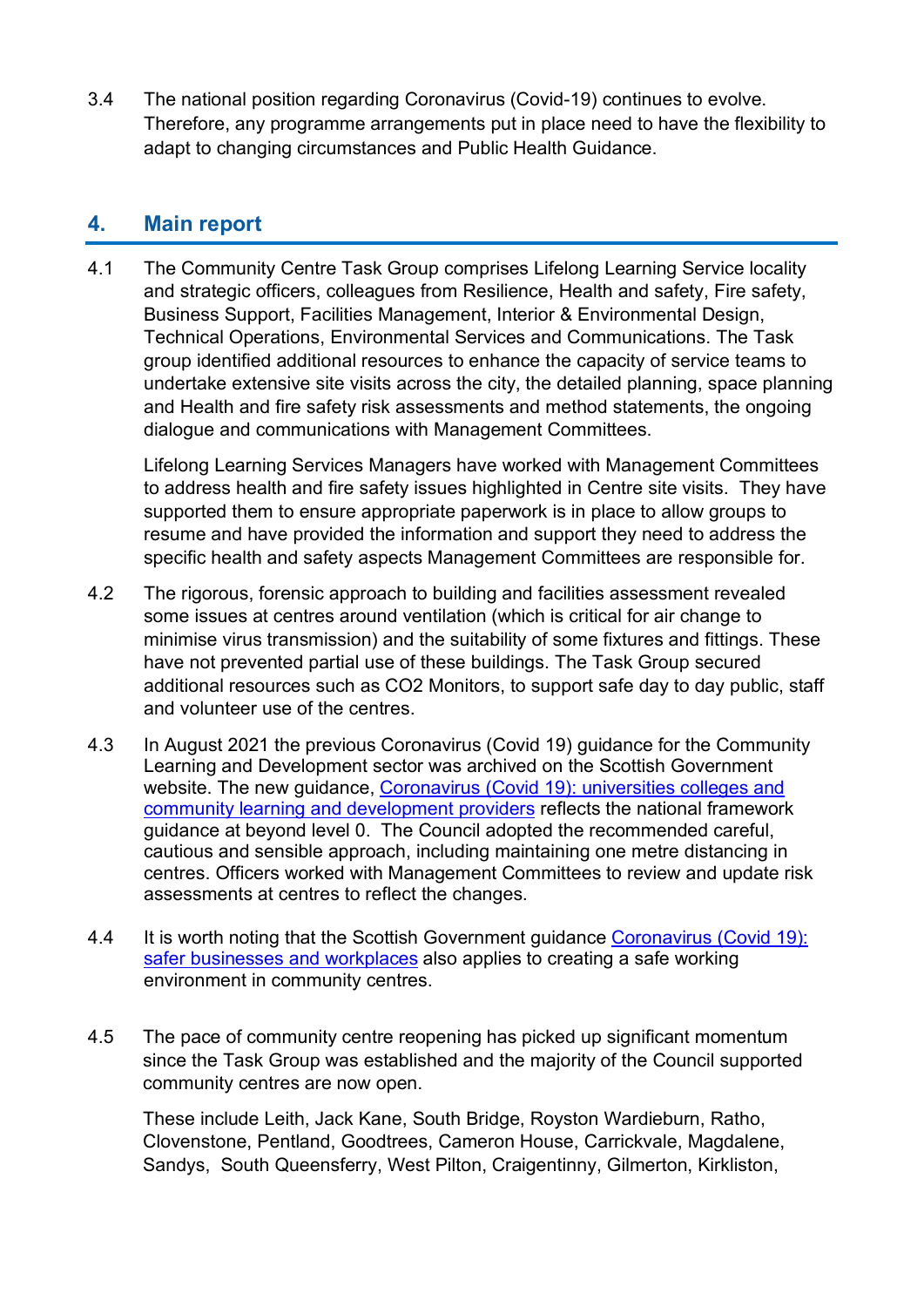South Side, Valley Park, Inch, Gorgie Memorial Hall, Northfield, Juniper Green, Braidwood, Wee Moredun, Balerno, St Brides, Portobello, Rannoch and Tollcross.

The Management Committee has re-started a programme of activity at St Bride's but an issue has been identified with the ventilation in the main hall which has limited the use of this part of the building. Officers are working with the Management Committee to actively explore what action can be taken to address the lack of ventilation as a priority, and a specialist contractor has been engaged to provide advice on the options available. In the meantime, the main hall is being used for smaller groups so that the Management Committee can achieve some use of this important space.

Gate 55 is currently being used as a Symptomatic Test Centre (STC). The Fort's Management Committee (MC) resigned during the pandemic and Lifelong Learning Officers have been assisting in a process of transition.

Officers are working alongside the Bingham Management Committee to support them in the reopening of the Centre. It is hoped that this will take place as soon as possible, recognising that the Centre was shut for a period of time pre Covid. A progress update briefing has been issued separately for local members.

The Task Group is reaching out to two centres (Munro Centre and Colinton Mains) who may want to link in with the Council guidance and support available to other centres in the Community Centre programme.

4.6 Some of the additional support for reopening and associated costs are set out below: Interior and Environmental Design Planning - £20,000.00

Signage and Personal Protective Equipment - £6,850.00 Skips (for clearance in line with H&S recommendation) - £9,500.00 CO2 Monitors – £14,000.00

4.7 Most of the current leases to the Management Committees date back to1994 and require modernisation, particularly in relation to items such as the insurance clause, sub-leasing provisions, compliance with statute and Council use of the facilities. On [10 October 2019,](https://democracy.edinburgh.gov.uk/ieListDocuments.aspx?CId=140&MId=346&Ver=4) Finance and Resources committee approved a consultation on draft Heads of Terms for more modern, standard leases. This consultation has been delayed by Covid however preparation is underway to start this consultation in June 2022.

#### **5. Next Steps**

- 5.1 Work will continue to support the safe development of activity and group programmes in community centres.
- 5.2 Preparation is underway to start a consultation on leases in June 2022.

#### **6. Financial impact**

6.1 Looking ahead, additional costs for the types of additional support highlighted in paragraph 4.6 above will be contained within existing budgets. However, wider